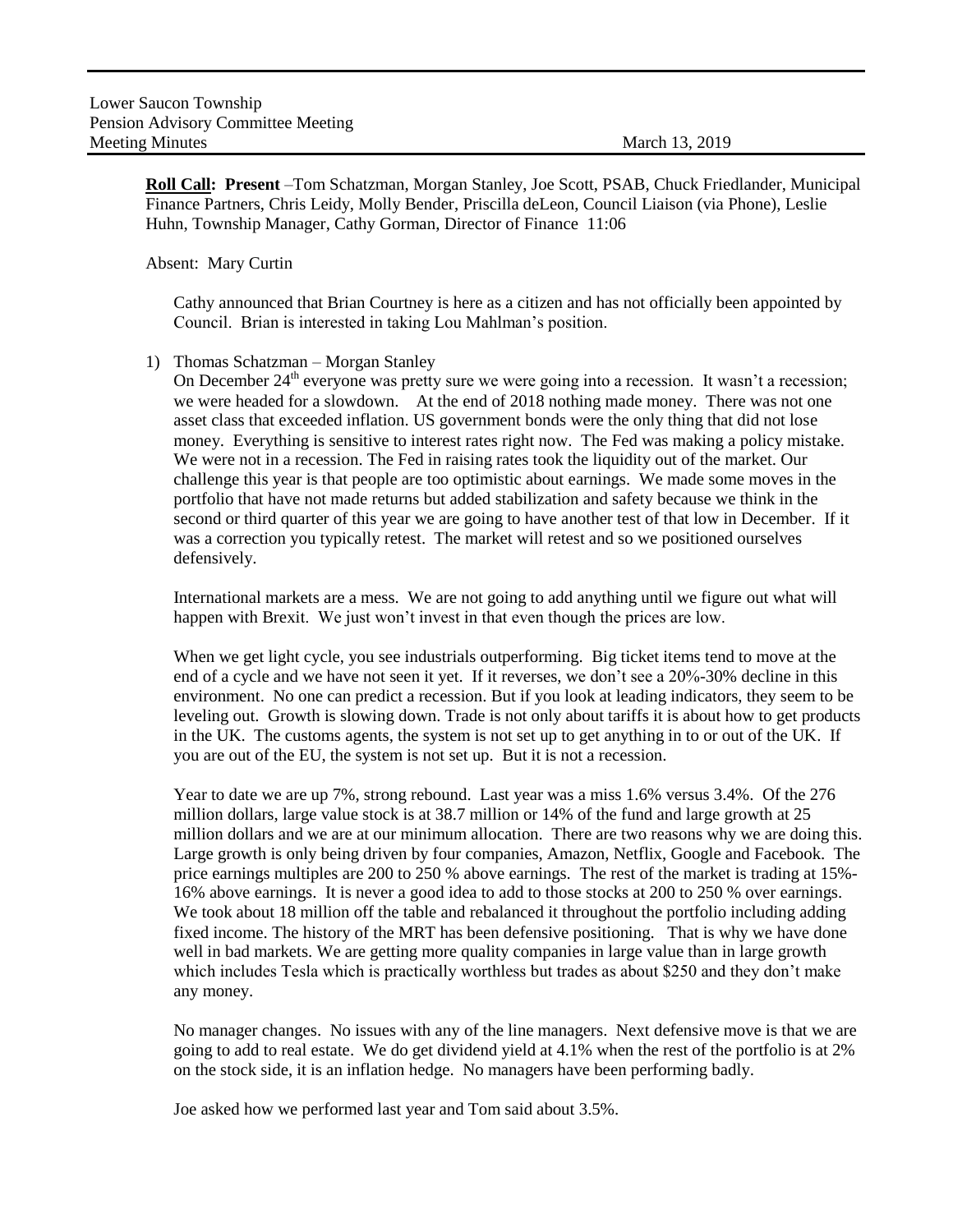## Pension Advisory Committee Meeting March 13, 2019

2) Act 205 Review – An actuarial review of the plans is required every other year. The valuation is the basis that determines the Township's contribution or the minimum municipal obligation. Every September based on the most recent valuation, the Township submits a budget for approval for the governing body. We are going to review both the Police and Non-Uniform plans but keep in mind the Police plan is two to three times larger. If you look at the history 2018 was significantly more as we changed our assumptions. We lowered the interest rate from 7 to 6.5%. This is a long term assumption. He looks at the plan, the benefits of the plan and makes actuarial assumptions. As we do these every other year, we get to reset based on changes. We got a little more conservative with the assumptions back in 2017 which affected the 2018 and 2019 MMOs. The increases projected for 2020, 2021, 2022, and 2023 are basically the increases in payroll. These increases are based on actuarial losses. The three sources of funding are contributions from employees, state aid and municipal contributions. Cathy confirmed that the state aid is distributed by unit value. The Township has to pick up the difference if the MMO increases and the state aid is the same. The Non Uniform plan was well funded that there was no amortization payments for a few years until we changed the assumptions. You will see in 2020, 2021 and 2022 the contributions for the Non Uniform plan are going down while the Police are going up. We had some actuarial gains on the Non Uniform side that offsets the Police. The total Township contribution is going to stay fairly the same. If State Aid is the same and member contributions are the same the Township will contribute less to this plan as we had actuarial gains. Actuarially we take the gains and losses each year and smooth them over a five year period of time because the market is volatile. For the Police plan we were over 90% funded, then dropped to 86.7% when we changed mostly due to assumptions and dropped a little more due to the actuarial losses. The Non Uniform Plan was just about completely funded, then dropped to 75% and now is 85.7%. What hurt the police helped the non-uniform. At the end of 2018, we smoothed up, valuation was more than the market. In 2017 the market return was 13.03% and 2018 was -4.79%. If you look at the actuarial returns the last couple of years it was below 7%. We had a couple of years that had been less than the actuarial assumption. Joe interjected that the conservancy of our investments has helped as he knows that there are plans that have lost close to 5-7% the last year.

The Police plan has approximately 7.1 million in assets and 8.4 million in liabilities and we had a very small experience gain of about \$84,000.00 due to officers eligible to retire that didn't. Salary projections were a little less than assumed and there were fewer terminations and death benefits. The loss on the assets comes to about \$300,000.00 less. The Non Uniform plan has about 2.5 million in assets with 2.9 million in liabilities, we lost about \$103,000.00 in assets, but we gained almost 210,000 as we had 4 employees terminate or passed away in 2017-2018. We have gains from those. This plan will have a contribution gain as a result. The Police MMO would go up about 45,000 and the Non Uniform will save the same amount.

Discussion continued regarding the use of mortality tables. As technology improves we live longer. This assumption should be reviewed periodically as the others. We changed our mortality table to the 2014 table in 2017. New table Pub-2010 Table may be an option to consider in the next couple of years. It includes uniformed, non-uniformed and teacher employment mortality.

Chuck will have the reports done in the next couple of months. Cathy said she will work on the 2020 MMO once that report is done and present at the next meeting so we have a baseline of what Council will be looking at in September.

3) Financial Reports - Presented was 2018 Uniformed Plan total \$53,101.88 and Non-Uniform \$20,233.93 and for 2019 the Uniformed plan total is \$9,144.61 and the Non-Uniform plan total reimbursed is \$3,500.88.